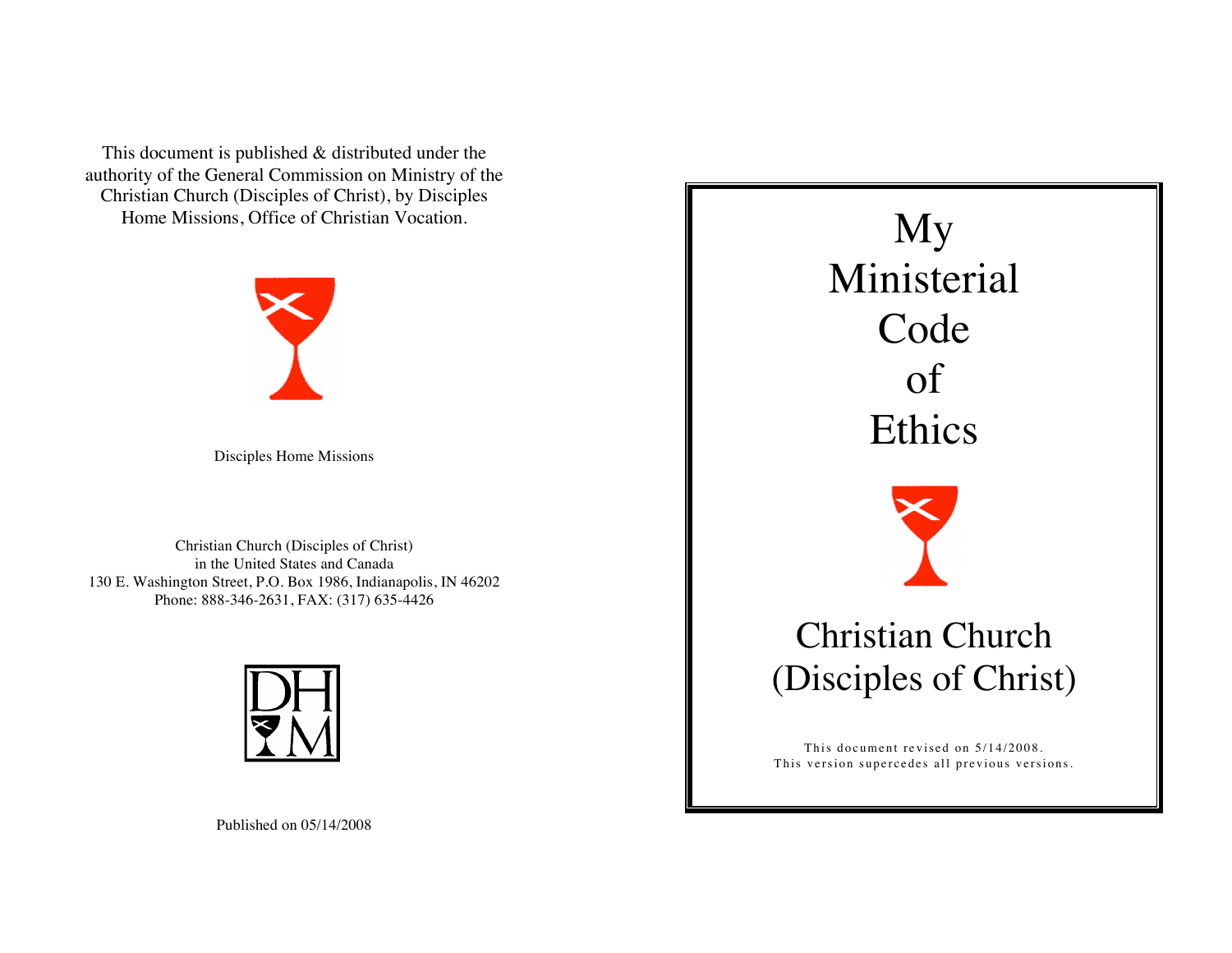## **Do you have a frameable copy of**

# **"My Ministerial Code of Ethics?"**

A certificate version of *"My Ministerial Code of Ethics"*  printed in two colors, size 9 x 12 inches, is available upon request.

Address your order to:

*Disciples Home Missions Office of Christian Vocation PO Box 1986 Indianapolis, IN 46206*

Or email your request to:

*amoyars@dhm.disciples.org*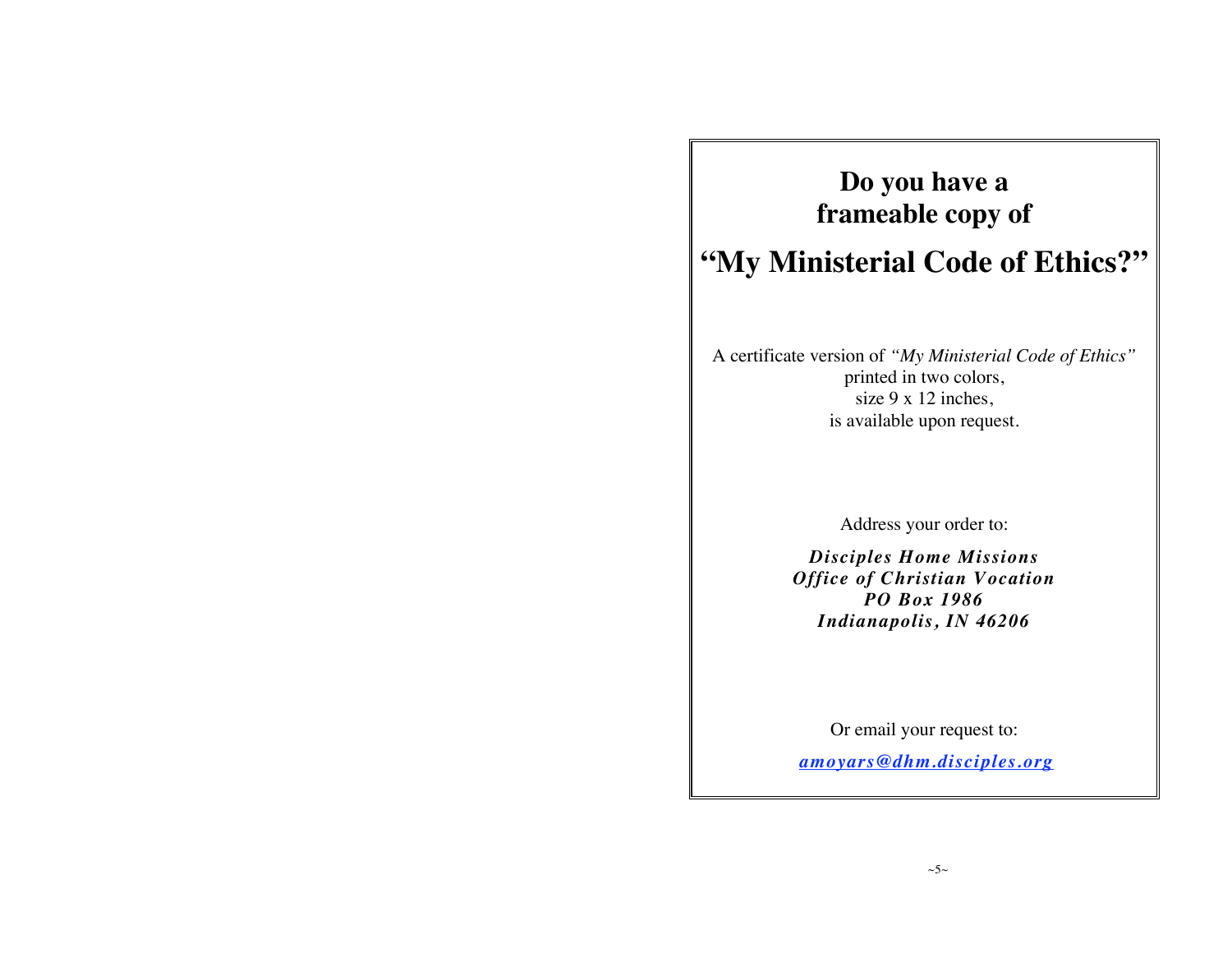# Ministerial Code Of Ethics

Believing that Jesus is the Christ, Son of the living God and proclaiming Christ as Savior of the World, I reaffirm my vows as an ordained or licensed minister. Through dedication and discipline I will lead and serve with integrity. Relying on the grace of God, I commit myself to the following:

### **Personal Conduct**

- **• witnessing to the ministry of Jesus Christ**
- **• dedicating time, strength, vitality & energy for effective ministry**
- **• growing in faith, knowledge and the practice of ministry through the spiritual disciplines, study, continuing education & service**
- **• living a life that honors my commitments to my family, including the need for privacy & time together**
- **• taking time for physical & spiritual renewal, recreation & vacation**
- **• being a faithful steward of God's gifts to me by managing time, talents & financial resources responsibly & generously**
- **• accepting responsibility for all debts, which I incur, & refraining from gossip**
- **• keeping physically & emotionally fit, & refraining from substance abuse & other abusive behaviors**
- **• using my position, power & authority in non-exploitive ways**
- **• maintaining high moral standards in my sexual behavior**
- **• regarding all persons with equal respect & concern, & undertaking to minister impartially**

### **Relationships To The Church I Serve**

- **• nurturing & offering my gifts for ministry to the church**
- **• calling forth & nurturing the gifts of others in the Church, & joining their gifts with mine for the sake of the mission of Jesus Christ & the health of the church.**
- **• preaching & teaching the gospel without fear or favor, & speaking the truth in love**
- **• administering the sacraments & services of the Church with integrity & not for financial gain**
- **• working cooperatively & collegially with those whom I serve in the particular ministry to which I have been called**
- **• administering the corporate finances of the Church with personal integrity**
- **• refraining from accepting any gift which would compromise the Church's ministry**
- **• protecting confidences, with the exception of reporting known or suspected cases of physical or sexual abuse & neglect**
- **• encouraging & participating in the regular evaluation of my ministry & cooperating with the Region in the periodic review of my ministerial standing**
- **• seeking the counsel of the Regional Minister should divisive tensions threaten my relationship with those I serve**